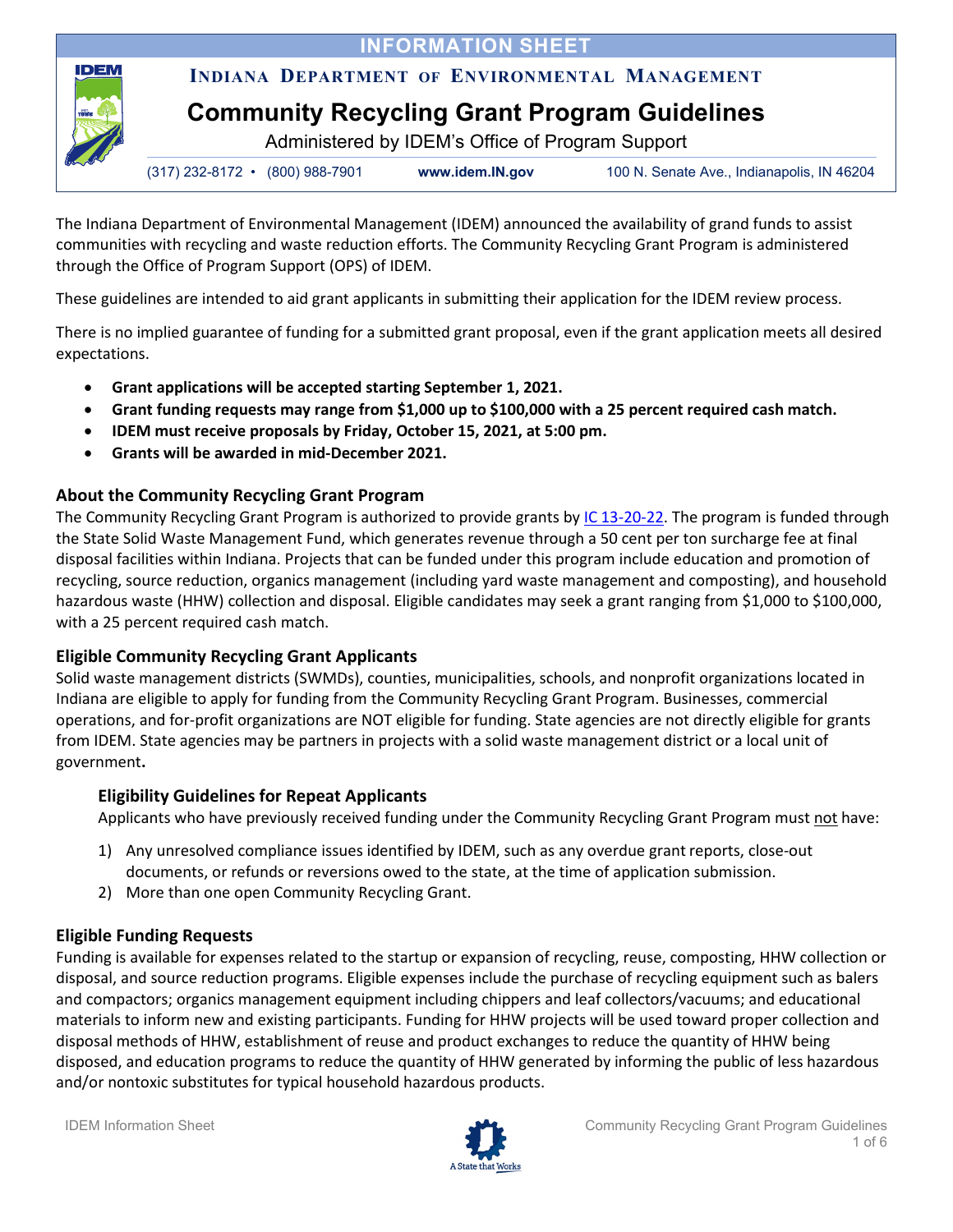Example projects include:

- Curbside recycling
- Drop-off recycling
- Recyclables processing
- Organics management programs such as yard waste collection and composting
- Pay-as-you-throw recycling

Example school projects include:

- Starting or expanding a school recycling program
- Worm composting programs
- Source reduction educational projects

Example household hazardous waste (HHW) projects include:

- HHW recycling and disposal expenses
- Purchase of an approved hazardous materials storage unit
- Purchase of HHW management equipment. Examples include paint can crushers, portable eye wash stations and pallet movers
- Purchase of HHW management supplies such as gloves, respirators, aprons, and protective eyewear
- Expenses for a HHW collection event
- Education and promotion expenses

All projects should accomplish one of the following:

- Start or expand a recycling, source reduction, reuse, or composting program
- Offer a new service, collect a new material, and/or serve a new area through the establishment of a new permanent service
- Improve efficiency and sustainability over current program practices through increased volumes of materials collected, and better processing of materials, cost savings, and resource conservation

## **Ineligible Funding Requests**

- 1) Funding is not available for projects that involve municipal solid waste disposal, or stray from the original mission of waste reduction or diversion from final disposal.
- 2) These expenses will not be funded through the Community Recycling Grant Program:
	- a) Permanent structures or site improvements (may be approved for use as cash match on a case-by-case basis)
	- b) Leasing of equipment or property
	- c) Ongoing program costs such as salaries, recycling contracts, and vehicle maintenance
	- d) Personnel expenses, except where contracted as professional fees
	- e) Computer hardware and software (with the exception of software that is specifically 100 percent source reduction and recycling focused)
	- f) Administrative expenses, including accounting and grant administration
	- g) Contractor labor, set-up, and preparation charges
	- h) Food, beverages, and party supplies
	- i) Cash payments such as gift cards
	- j) Grant application preparation and submittal expenses
- 3) Program expenses for the following types of programs will not be funded through the Community Recycling Grant Program, with the exception of public education and promotion activities that include information on source reduction and recycling:
	- a) Illegal dumping cleanups
	- b) Litter and tire cleanup projects
	- c) Open burning projects

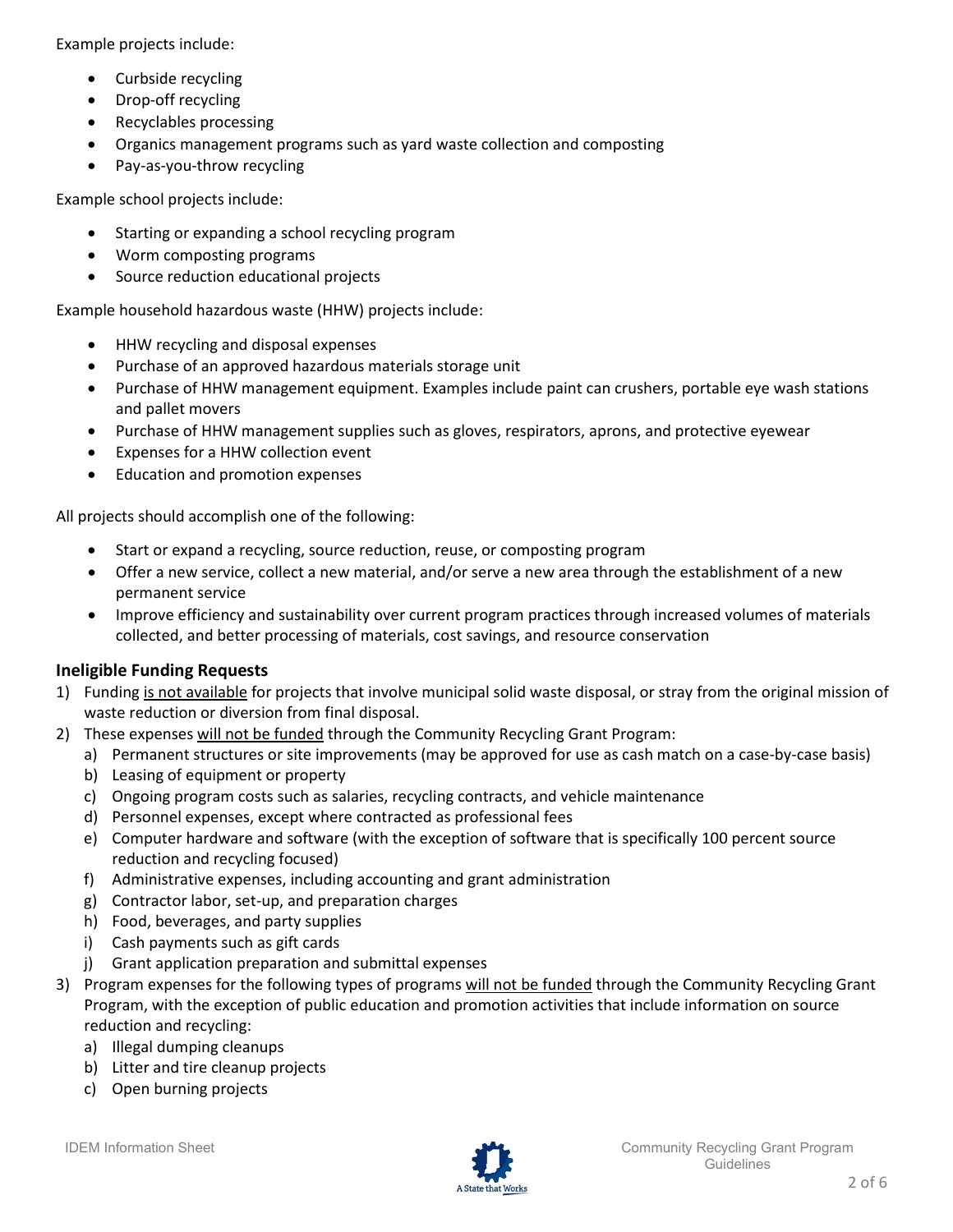## **Match Requirements**

- 1) All grant applications must document a 25 percent cash match of total project costs.
- 2) Matching contributions *must* be cash expenditures directly related or dedicated to the proposed project and must be made during the term of the grant agreement.
- 3) A cash match may be supplied from other entities (with the exception of state resources, see #6 below), but must be demonstrated as a direct cash investment toward the project. If awarded, the grant agreement will specifically note any additional cash match requirements.
- 4) All match requirements must be summarized in the application and dollar amounts entered in the budget sheet. All match requirements must be documented in the grant expenditure report at the time of grant closeout.
- 5) **No state funding can be used for the match for projects funded through the Community Recycling Grant Program.** This restriction has been the practice of IDEM's grant programs. Grant funding is intended to create strong local commitment to recycling and HHW projects. Match supplied through federal funding will be reviewed on a case-bycase basis. (Examples of ineligible state-funded match include grant funding from the Recycling Market Development Program, in-kind contributions from state agencies, and salaries funded through any state appropriations.)
- 6) IDEM Priority Projects: From time to time, IDEM may identify priority waste streams for the grant programs. Projects involving these priority waste streams will receive additional attention in the review process and may receive additional flexibility on match requirements.
- 7) Communities that OPS recognizes as a CLEAN Community [\(https://www.IN.gov/idem/partnerships/2459.htm\)](https://www.in.gov/idem/partnerships/2459.htm) may be eligible for a reduced match requirement.

## **Grant Application Process**

- 1) Current project proposal and application deadlines, anticipated funding dates, and contact information for grant representatives are available at [www.recycle.IN.gov.](http://www.recycle.in.gov/)
- 2) Informal determinations of eligibility for grant funding are available at any time by phone or e-mail from the Grant Manager. Informal eligibility determinations will be based on the potential applicant's description of the proposed project and are not binding.
- 3) A completed final grant application must be received by the application due date posted on the OPS website for funding consideration. A complete final application includes:
	- a) Community Recycling Grant Program Application Package State Form 56847 (available on IDEM's website) including:
		- i) Proof of available funding for total project cost
		- ii) Quotes for service and equipment
		- iii) Any supporting documentation (letters of support, partnership agreements, location maps, etc.)
- 4) Completed final applications containing all information and documentation requested by IDEM must be received, by IDEM, by the established deadlines. Late or incomplete applications may not be accepted for consideration.
- 5) E-mail application materials to: [CRGP@idem.IN.gov](mailto:CRGP@idem.IN.gov)
- 6) For answers to any questions regarding the submittal requirements and/or application deadlines, please contact the Grant Manager at: [CRGP@idem.IN.gov](mailto:CRGP@idem.IN.gov) or (800)988-7901.

## **Funding Criteria**

IDEM will consider the following elements during application review and final determination of grant awards:

- 1) Potential for increased waste diversion as a result of the project
- 2) Adherence to application guidelines, including deadlines and format instructions
- 3) Submission of required forms and comprehensive responses to all applicable application questions
- 4) Assurances that the project will accomplish stated goals and the established methods can be used as a model for similar projects
- 5) Demonstration of positive economic and environmental impact within the project service area, within the region, or statewide
- 6) Sustainability of the program without future grant funding
- 7) Applicant's past performance in grant administration and project management, if applicable

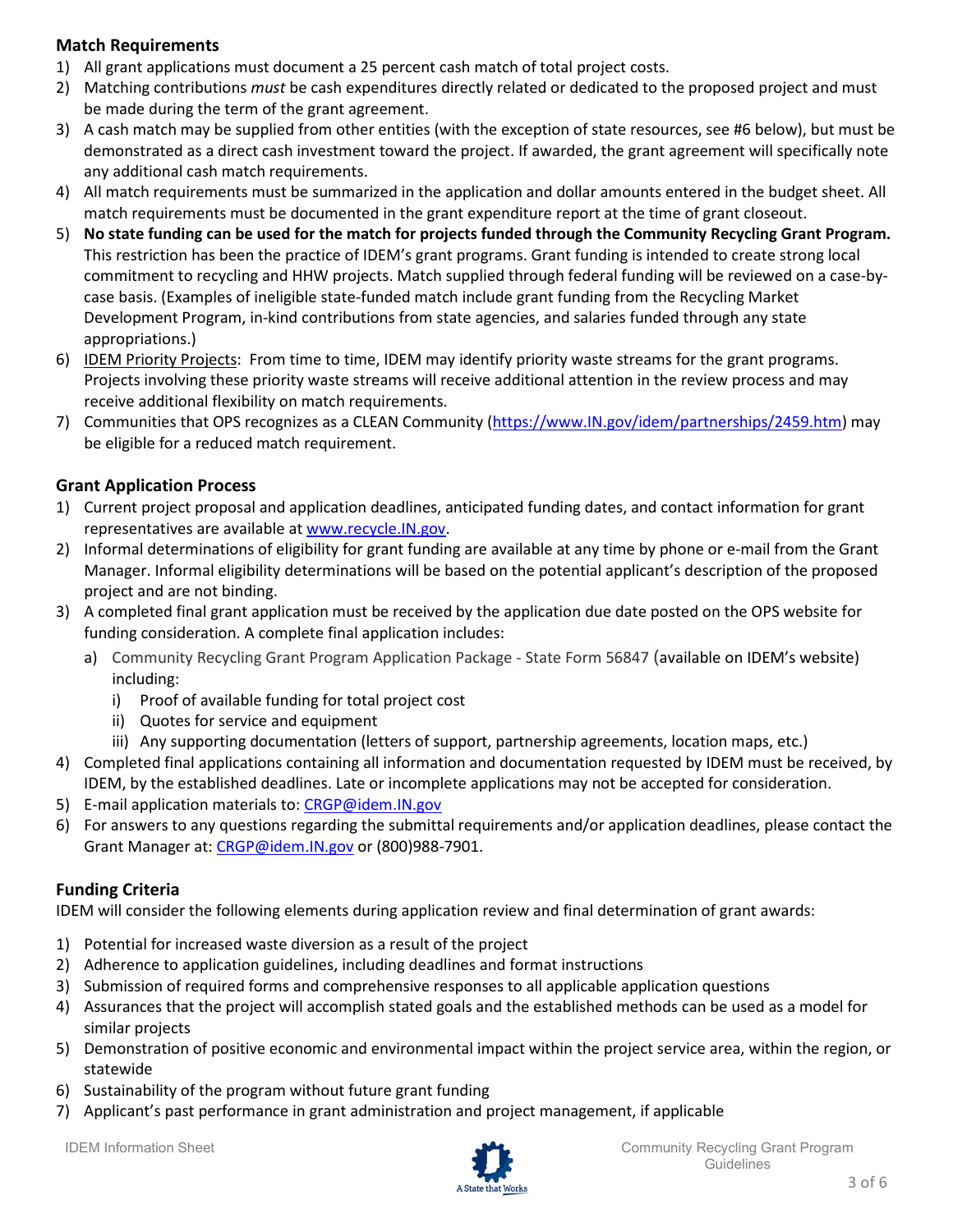- 8) Financial need of the applicant
- 9) Availability of funding for the Community Recycling Grant Program

#### **Grant Agreement Period**

Grant agreements will be for a term of 12 months. All grant terms will commence on the date the last state signatory signs the agreement. Extension requests will be evaluated on a case-by-case basis.

#### **Funds Disbursement and Reporting**

Grant recipients shall receive their final grant funds as reimbursement after the grantee submits an acceptable final report and documentation of expenditures to IDEM at the end of the project or the grant term and IDEM has completed a site visit. Partial reimbursements will be disbursed as grantees submit expenditure reports and required documentation.

Grantees of funded projects must email a final report to IDEM at [CRGP@idem.IN.gov](mailto:CRGP@idem.IN.gov) for acceptance and approval on or before ten days before the grant term is over. All data collected, compiled, or calculated must be submitted. Final project information will be placed on the IDEM website at IDEM's discretion and is subject to the Access to Public Records Act [\(IC 5-14-3\)](http://iga.in.gov/legislative/laws/2018/ic/titles/005#5-14-3).

#### **Equipment Purchases**

There are a number of requirements that must be met and a number of factors that must be considered in order for equipment requests to be funded. These requirements are intended to ensure that monies are being utilized to further the state's waste diversion goal. Although it is not the sole evaluation criteria, grant applications requesting equipment must address waste diversion or the environmental impact of diversion.

- 1) Under no circumstances may grant-funded equipment be utilized for municipal solid waste hauling or disposal. Equipment requests that can be used for dual-use or non-recycling operations must demonstrate that this type of equipment is necessary for the recycling or composting task required.
- 2) In addition to the required private sector displacement determination [\(IC 13-20-22\)](http://iga.in.gov/legislative/laws/2018/ic/titles/013/articles/025/chapters/004#13-20-22), applicants for organics management equipment (including but not limited to leaf collectors, composting equipment, and wood chippers) must identify on the application the registered compost facility where materials will be managed, if being managed in an area greater than 300 square feet. All regulations regarding land application must be followed. A copy of the agreement with the receiving facility or a letter stating the facility's intentions to accept the collected materials must accompany the grant application.
- 3) Applicants who propose the purchase of used equipment must submit a quote which provides detailed information as to the age, features and condition of the proposed equipment with their application.
- 4) Requests for replacement of existing equipment will be evaluated on a case-by-case basis. If grant funds were used to purchase the original equipment, grant funding will not be available for the replacement unless the equipment is for a significant expansion of the original program.

## **Program Standards**

To be eligible for state grant assistance, all collection and/or processing programs must adhere to the requirements of the Occupational Safety and Health Administration (OSHA) worker safety standards (29 CFR 1910). Documentation of health and safety plans and worker training must be provided to IDEM upon request. To view the OSHA standards, go to [https://www.osha.gov/laws-regs/regulations/standardnumber/1910/.](https://www.osha.gov/laws-regs/regulations/standardnumber/1910/) Assistance with meeting OSHA standards is available from the Indiana Department of Labor's INSafe Division,<https://www.in.gov/dol/insafe.htm> or (317)232-2655.

All recycling and organics management programs must meet the standards set forth in Title 329 of the Indiana Administrative Code (329 IAC.) 329 IAC can be accessed on the State of Indiana Web site, [http://iac.iga.in.gov/iac//title329.html.](http://iac.iga.in.gov/iac/title329.html)

All proposed HHW collection and disposal projects must also comply with:

- 1) U.S. Department of Transportation (DOT) requirements for packing and transporting household hazardous waste [\(49](https://www.ecfr.gov/cgi-bin/text-idx?SID=3ad60586389e4b1ed1dc9071840549e0&mc=true&tpl=/ecfrbrowse/Title49/49tab_02.tpl)  [CFR 173.](https://www.ecfr.gov/cgi-bin/text-idx?SID=3ad60586389e4b1ed1dc9071840549e0&mc=true&tpl=/ecfrbrowse/Title49/49tab_02.tpl))
- IDEM Information Sheet Community Recycling Grant Program 2) All federal, state, and local laws regarding the handling and disposal of waste pharmaceuticals and sharps.



**Guidelines**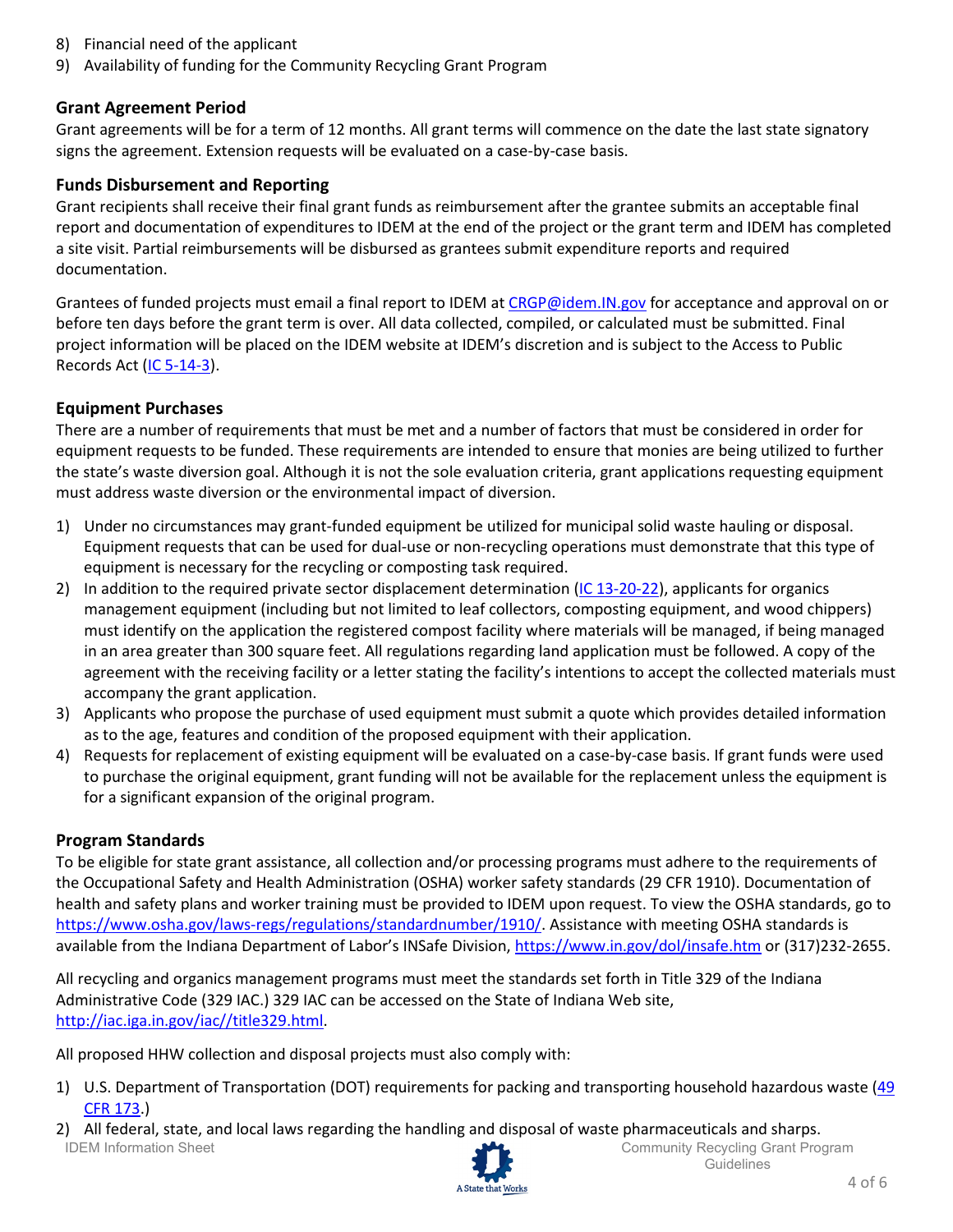## **Reservation of Rights for Community Recycling Grants**

IDEM approval or denial of a project application does not relieve the grantee of the responsibility to properly develop a reuse, recycling, or organics management project as required by federal or state statute or rule.

## **Other Considerations**

[IC 13-20-22](http://iga.in.gov/legislative/laws/2018/ic/titles/013/articles/025/chapters/004#13-20-22) requires that no private sector services will be displaced if an equipment grant is awarded. The law also requires IDEM to determine if solid waste management districts must be determined to be eligible for recycling grants by IDEM through an economics needs test.

[IC 13-21-3](http://iga.in.gov/legislative/laws/2018/ic/titles/013/articles/025/chapters/004#13-21-3-14.5) requires that the reasonableness of cost for solid waste districts proposing to provide or contract a service will be evaluated.

## **Basic Definitions for Recycling Grants**

- 1) "Recycling" means a process by which materials that would otherwise become solid waste are collected, separated or processed, and converted into materials or products for reuse or sale [\(IC 13-11-2\)](http://iga.in.gov/legislative/laws/2018/ic/titles/013/articles/025/chapters/004#13-11-2).
- 2) "Source Reduction" means a reduction in the amount of solid waste generated that is achieved through actions affecting the source of the solid waste [\(IC 13-11-2\)](http://iga.in.gov/legislative/laws/2018/ic/titles/013/articles/025/chapters/004#13-11-2).
- 3) "Composting" means an aerobic degradation process by which plant and other organic wastes decompose under controlled conditions to produce a usable product [\(IC 13-11-2\)](http://iga.in.gov/legislative/laws/2018/ic/titles/013/articles/025/chapters/004#13-11-2http://iga.in.gov/legislative/laws/2018/ic/titles/013/articles/025/chapters/004).
- 4) "Organics management" includes composting and yard waste management activities.
- 5) "Final disposal facility" means any of the following: 1) a landfill; 2) an incinerator; or 3) a waste-to-energy facility. The term does not include a transfer station [\(IC 13-11-2\)](http://iga.in.gov/legislative/laws/2018/ic/titles/013/articles/025/chapters/004#13-11-2).